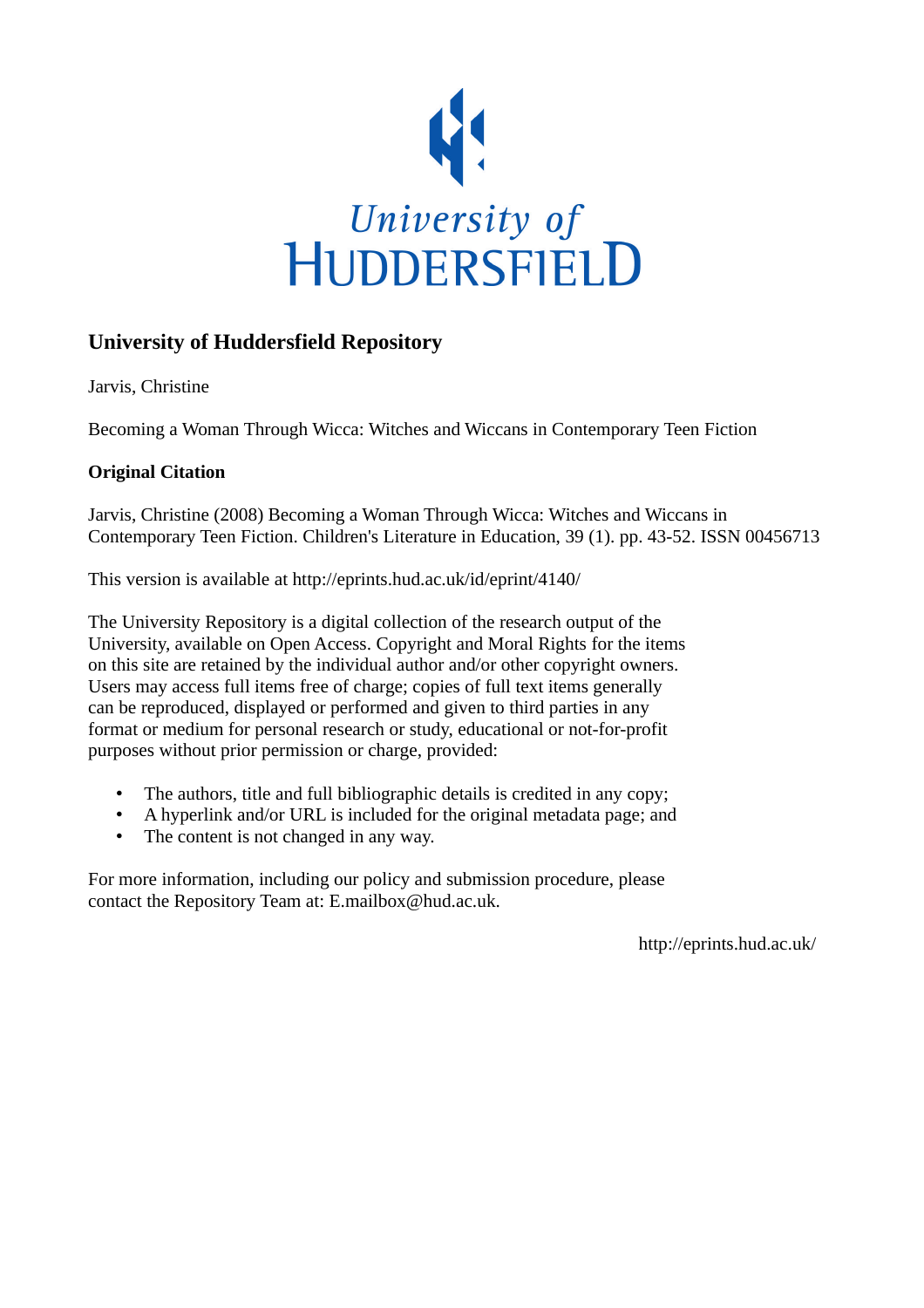# Christine Jarvis **Becoming a woman through Wicca: Witches and Wiccans in contemporary teen fiction.**

**Abstract** The article examines Cate Tiernan's 'Wicca' series. This series and the 'Circle of Three' books by Isobel Bird explore the experiences of teenage girls who embrace the pagan religion, Wicca. The texts reflect the growing interest in spirituality expressed by many young people and extend the literary representation of witchcraft. Tiernan produces stories of spiritual growth entwined with fantasy and romance. The series operates within a moral and religious framework that allows girls to feel positive about their bodies and their sexuality and acknowledges the complex moral decisions many young people face. **Key words Cate Tiernan, Wicca, witches, girls' spirituality, teen fiction**

Fictional witches are usually represented as supernatural beings, or as a humans with supernatural abilities. There is, however, a small body of work for teenagers which presents witchcraft as a religious choice for human beings. Witches are identified as Wiccans, adherents of the contemporary pagan religion, who learn to be witches/ Wiccans. Although these texts represent a minor proportion of teenage fiction, they are very popular. The success of Isobel Bird's *Circle of Three* series, dealing with the experiences of three school friends when they begin to follow the Wiccan religion, led to fifteen books. The witch, Willow, in the TV series *Buffy the Vampire Slayer (BtVS)* has cult status; she also started life as an ordinary schoolgirl, who learned about Wicca, although Wiccan deities are not featured, as Winslade (2002) has noted. Cate Tiernan's *Wicca* series, (known as *Sweep* in the United States) also sold enough copies to warrant fifteen publications and has been reissued recently. The first book of the series generated 95 reviews on the Amazon web-site, with an overall rating of four and half stars from a possible maximum of five and the series has its own web-based fan sites. Tiernan has also written the *Balefire* series, focusing on teenage witches. I shall use her *Wicca* series as a case-study to make a detailed analysis of this phenomenon, but will draw on examples from Bird and *BtVS.*

Before looking in detail at the books, I want to present a brief overview of the Wiccan religion, without which it would be difficult to position these texts. I also want to touch on the cultural significance of the witch, particularly for feminists, as this has implications for potential interpretations of stories about teen witches.

Strmiska (2006) recounts a history of violence and repressive attitudes towards paganism from mainstream religions that may account for the relatively low profile maintained by most Wiccans. This, combined with the fact that the religion has no one orthodox form or leader, and has any number of solitary practitioners, makes membership hard to quantify. He draws on the 2001 American Religious Identity Survey, undertaken by City University of New York, to note that 307,000 Americans identified their religion as Wicca, Pagan or Druid. The anthropologist Margaret Murray posited a view of witchcraft's history that gained considerable popularity (Murray, 1921). She argued that it was the surviving form of a pagan religion that had been suppressed by Christianity. Her views were taken up by Gerald Gardner (1954) in his *Witchcraft Today.* Most modern versions of Wicca can be traced back to his work, which he claimed was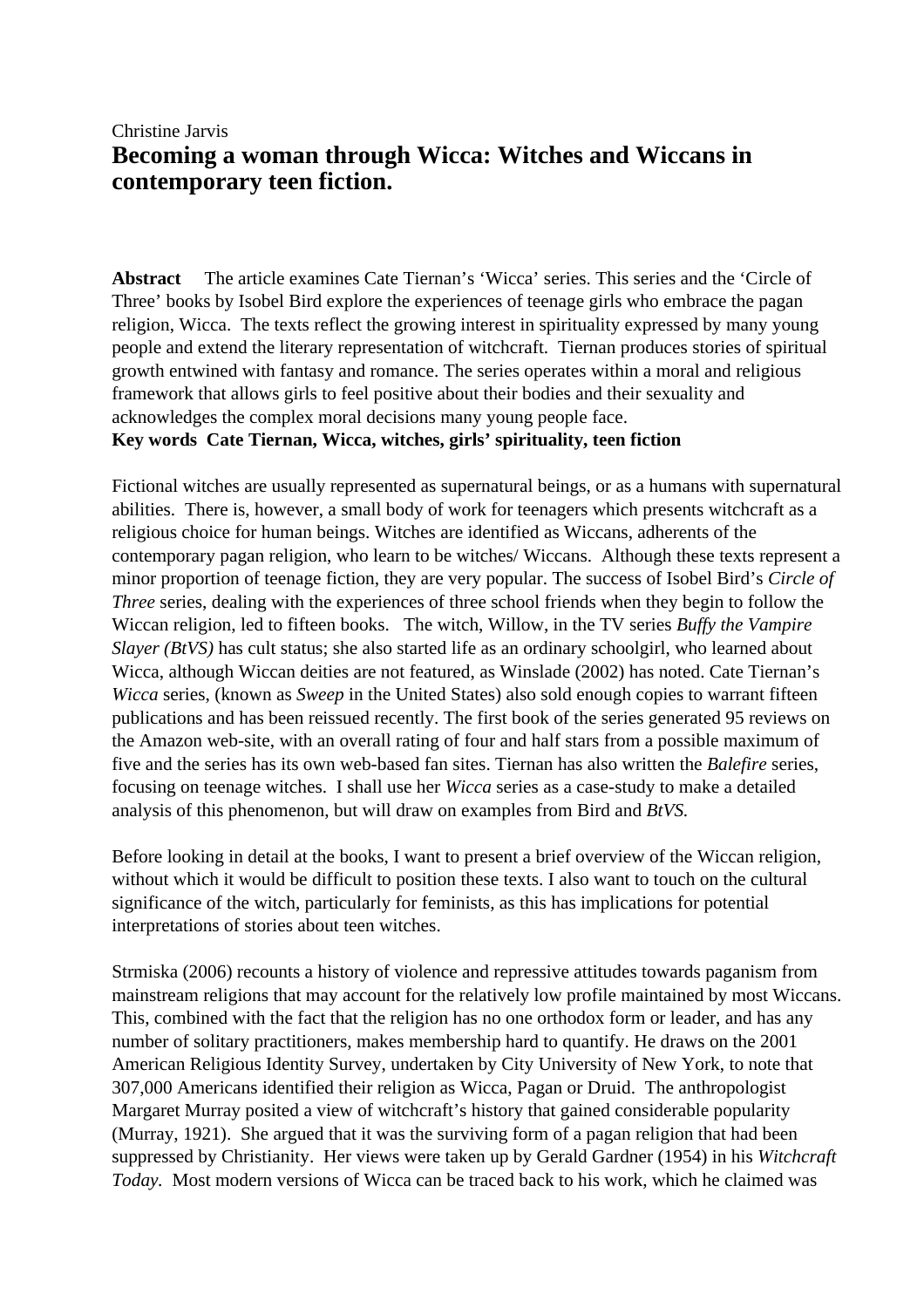based on his links with a surviving coven based in England's New Forest. Murray's thesis has been widely criticised and some (Trevor-Roper 1970; Thomas, 1971; Kelly 1991) claim that Gardner created Wicca; that there was no survival from ancient times. Ronald Hutton (2000) presents a balanced, detailed view of this debate. He notes there is no good evidence for the existence of Wicca before the end of the 1940s and agrees that Gardner probably wrote some of the rituals and chants himself. He identifies many differences between Wicca and the pagan religions of ancient Europe. Nevertheless, Wicca, he argues, did not come from a vacuum, but draws on a 'rich and complex collection of cultural impulses and processes' (Hutton, 2000, p.115). He sees it as a continuation of four traditions: ritual magic, cunning craft, folk customs and classical art and literature. Modern witches practise many forms of the craft. Murray's thesis is one that still has some hold in the popular imagination. The notion of a secret survival of ancient knowledge, access to power and ritual and a rather romanticised history of oppression makes the religion an appealing topic for fictional treatment. The idea that witches and witchcraft have survived hidden for centuries is central to Tiernan's novels.

Studies of contemporary Wicca and witchcraft reveal considerable diversity of practice and belief (Scarboro and Luck, 1997, Greenwood, Harvey, Simes and Nye, 1995, Salomonsen, 2002, Greenwood 2000). Greenwood indicates that the term Wicca should only be used to denote those witches following the Gardnerian tradition. In practice the term is often used by others, probably to dispel some of the opprobrium still attached to the word witch. In this article I have used the terms Wicca and witchcraft interchangeably, to reflect the uses of Bird, Tiernan and the writers of *BtVS.*

Wicca is monistic rather than dualistic, so does not divide the world into polarised good and evil, seeing these instead as part of a totality; this is reflected in its treatment of common moral issues. It differs from the larger monotheistic religions in its attitude towards women and sexuality and in its eclecticism and egalitarianism. Although scholars raise many points of detail, the consensus generally is that Wicca is a nature religion that stresses the immanence of the divine rather than transcendence, which in turn leads to a strong emphasis on responsibility, rather than rules. It also leads to inclusive forms of organisation, in which there is no mediator between the individual and the Divine. It focuses on the holiness of nature and the earth and its festivals, sabbats and esbats follow the cycles of the year. It respects male and female principles and worships a god and a goddess, although in many forms of Wicca the goddess appears to be dominant and is occasionally the sole deity. Women's physicality is celebrated in contrast to the more equivocal attitudes towards the female body found in monotheistic religions. In its current form, then, it is compatible with a great many liberal, secular perspectives – particularly feminism and the Green movement.

Witchcraft has strong connections with the women's movement. Greenwood (2000) and Salomonsen (2002) both acknowledge that more traditional forms of Wicca polarise sexualities and are limited by what Salomonsen calls the 'conservative androcentric lineage of European secret societies' (2002 p.6). Nevertheless, in her in-depth study of the Reclaiming Witches of San Francisco, she argues that Wicca offered an 'exciting alternative' for 'religious women who had responded enthusiastically to the second wave of feminism' (6). Starhawk, founder of the Reclaiming Collective, writes: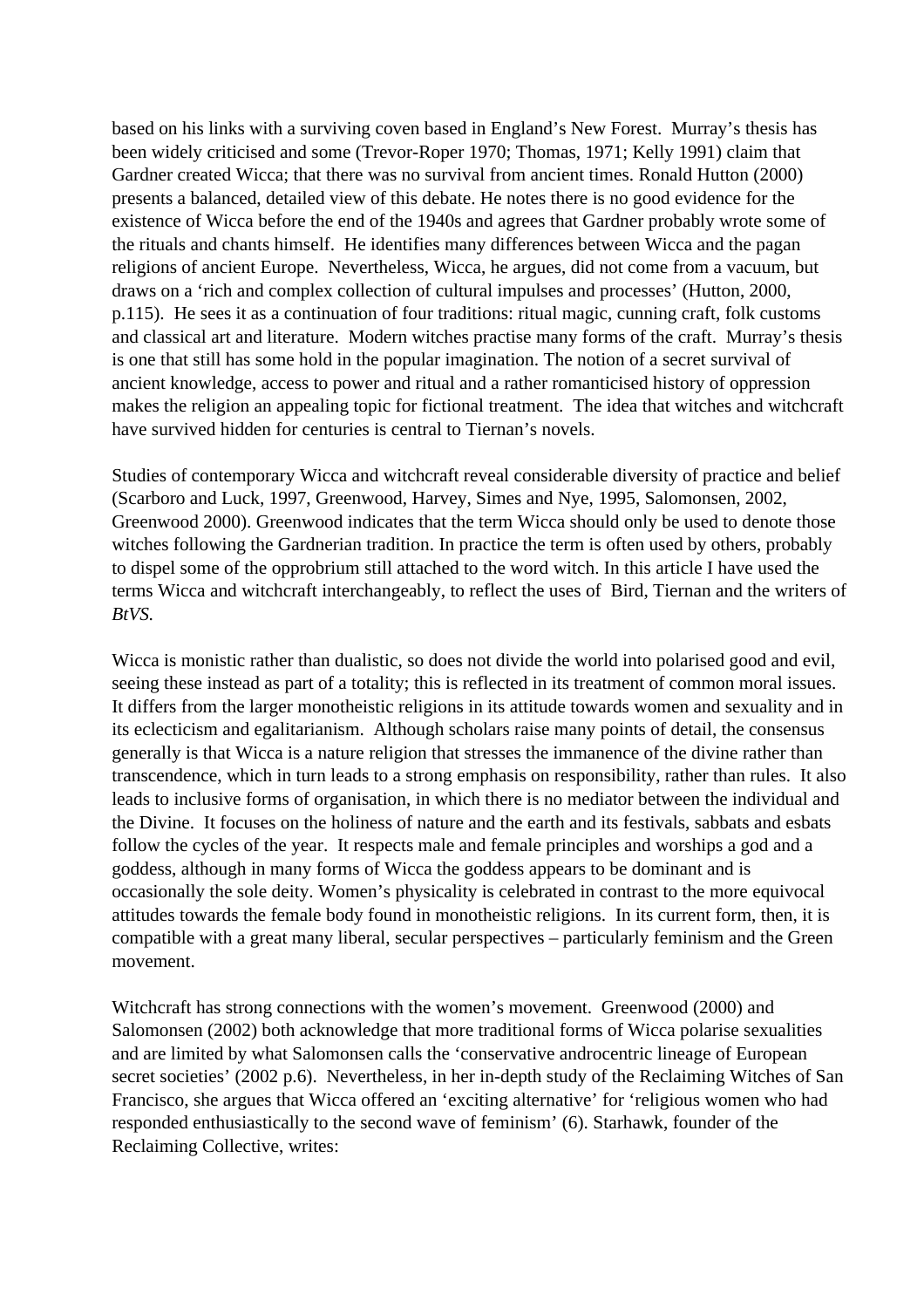The image of the Goddess inspires women to see ourselves as divine, our bodies as sacred, the changing phases of our lives as holy, our aggression as healthy, our anger as purifying, and our power to nurture and create, but also to limit and destroy where necessary as the very force that sustains all life. (1999, p.34).

The feminist orientation of contemporary witchcraft may explain its appeal to teenage girls. In spite of the difficulty of quantifying participation in witchcraft, evidence from internet sites and general media sources suggests that the participation of teenage girls is growing (Denise Cush, p.46-47). As Cush notes, this has been criticised by orthodox religious groups (see for example, Linda Harvey's 'Heresy in the Hood', accessed 2007) and by witches and pagans themselves, who sometimes dismiss this phenomenon as commercialised and sensationalised. However, her interviews with teenage Wiccans revealed they were largely 'serious and well informed' girls who took a critical approach to wider social and environmental issues and adopted a broadly feminist orientation towards the world.

The presence of witches in teenage fiction has received attention from scholars (Mosely, 2002, Moody, 2005, Waller, 2004). Mosely, concentrating on material such as *Sabrina* and the film *The Craft* looks at the potential for transgression in images of witchcraft, but argues that in teen fiction this is largely controlled and conventionalised. Focusing on the dual meaning of the term 'glamour' she notes how acceptable use of power is largely confined to the domestic, 'glamorous, not excessive and bodily' (p. 422). Alison Waller's study of Margaret Mahy's witches makes a similar point. Mahy's witches, Waller argues, are placed 'firmly back into domesticity and reality as soon as they have become comfortable with their magic'(p. 85). Moody also notes a degree of conformity in the presentation of young witches in these commercially successful products. She argues, however, that they do provide scope for 'negotiating issues of consumption, feminism and alternative lifestyle' (p. 57) and that the fantasy elements in the story provide opportunities to 'subvert emerging and prevailing social norms' (p.57).

In this article I want to focus on something that has not been addressed directly – the intersection between fantasy and the socially and historically grounded portrayal of spiritual/ religious experience and practice. The texts are interesting because they reflect a growing interest in spirituality amongst young people. I show how these texts use religious awakening as a vehicle and a metaphor for exploring questions of teenage female identity and personal growth. By choosing Wicca, with its monistic rather than dualistic morality, the books model a sophisticated approach to morality, values and decision making, which reflects the moral complexities of young people's lives in postmodern, Western societies. I shall begin by considering the texts' portrayal of the impact of religious belief in three areas of teenage life – the family, learning and self discipline, and sex and sexuality, and then go on to look at how both romance and fantasy work alongside this social realism.

#### **Family and religion – asserting identity**

Tiernan's *Wicca* series follows the progress of fifteen year old Morgan Rowlands, a teenager from a Roman Catholic family in the fictional small town of Widow's Vale in the States. She and a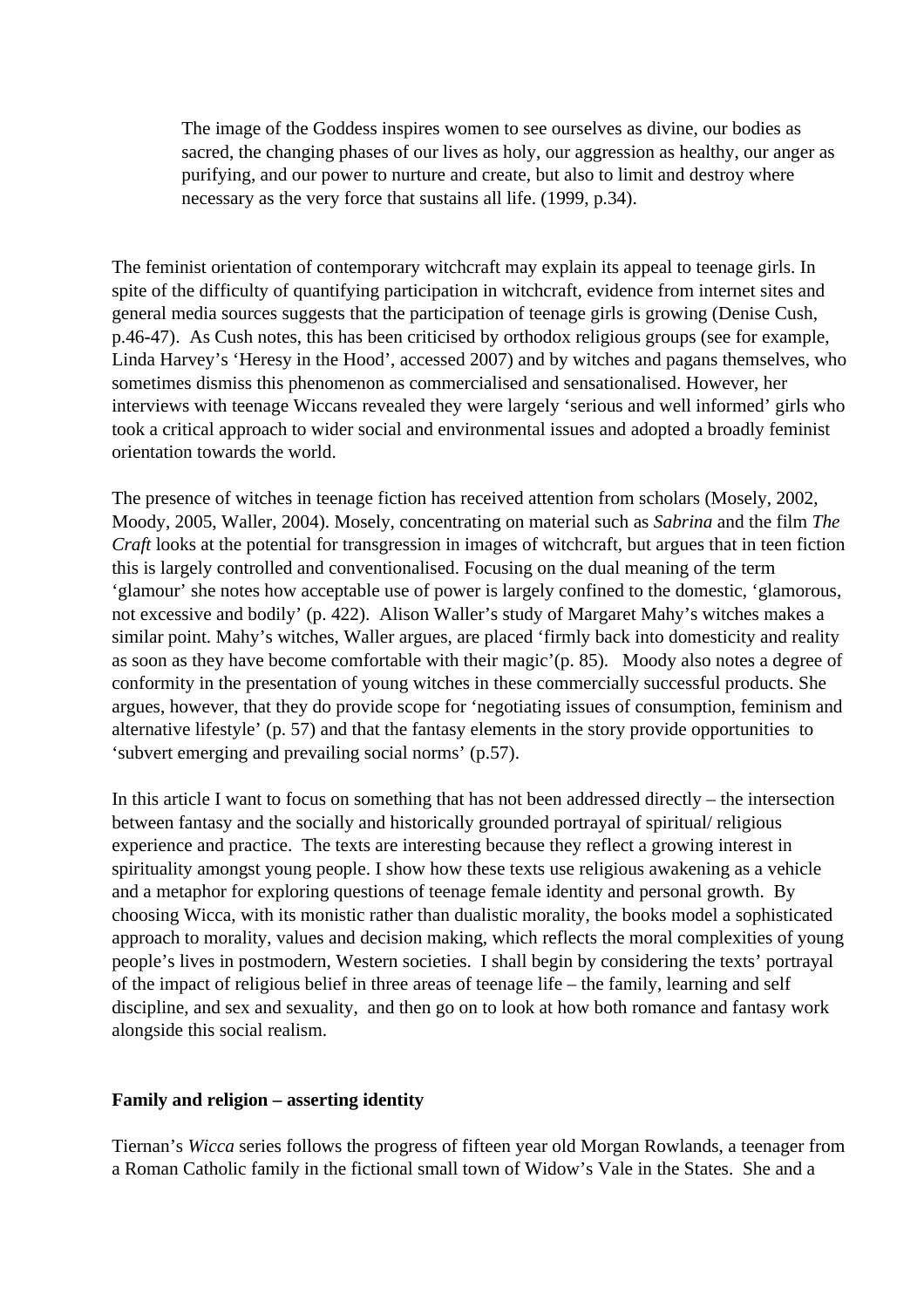group of her friends are introduced to Wicca by Cal Blaire, a new senior at their high school. Becoming a witch means Morgan has to change religions from the one her family practises. Wicca is Cal's family religion. In this respect it could be a tale about a Jew who converted to Christianity or a Christian embracing Islam, after developing a relationship with someone of that faith. The stories have a didactic element; part of Tiernan's agenda seems to be to spread information about the Wiccan religion and correct misunderstandings.

Catholicism is central to family life and identity for Morgan's family. They go to church every Sunday, and share a family dinner out afterwards. Catholicism is presented positively initially, as something Morgan enjoys and finds beautiful. Morgan wonders 'if following Wicca means I really, truly couldn't ever come to church again. I knew that I would miss church, if I stopped coming' (*Book of Shadows*, p.166). Moving from Catholicism to Wicca is an assertion of independence and of an identity separate from the family. Wicca is not an exclusive religion, and accepts other faiths, so Morgan feels able to continue to go to the family church, but the inevitable confrontation arises. Her usually understanding parents are horrified that she participates in Wicca and cannot extend the same tolerance to it that it extends to Christianity. 'I'm telling you that we will not have witchcraft in this house. I'm telling you that the Catholic church does not condone this. I'm telling you that we believe in one God.' (*Book of Shadows*, p.107).

Her parents are not cruel or bullying, but loving, worried and confused. Because of this the book manages to offer a reasonably sensitive representation of the difficulties families face when a loved and loving child embraces beliefs that are different from those of the parents. Families and family life are valued; Cal himself acknowledges that Morgan is bound to feel miserable if she is at odds with her parents because 'you love them and want to respect their feelings' (*Book of Shadows, p.102*) and Wicca in general is shown to bring the generations together and to be a family religion, valuing family traditions. For all that Morgan wants to respect her parents and retain her close relationship with her younger sister, who also finds Morgan's involvement with Wicca hard to accept, she finds conforming to their wishes stifling. In the ninth book of the series they have a show down, when her parents try to send her to a Catholic school to break what they see as the damaging influence of Wicca. Her responses are couched in the language of individuation and respect for her separateness. In attempting to determine her beliefs, her parents are failing to acknowledge who she is. She argues:

Wicca is in my blood. I couldn't change it even if I wanted to. But that's the point. I *don't* want to. I respect your beliefs. Why can't you live with mine?' (Tiernan, 2002, *Strife,* p.133).

When Morgan discovers in the second book of the series that she is adopted, the revelation crystallises her sense that she is separate and different. Morgan rebuilds her relationship with her adoptive parents, but continues to see herself as separate from them. The family/Wicca dichotomy is present in other works such as the episode '*Gingerbread*' from *BtVS* in which parents lead a campaign that draws out and sustains the persistent, underlying social prejudice against witches.

In effect Wicca/ witchcraft is a mechanism in these texts for exploring separation from parents and the significance of religion in family life. Wicca values and respects the relationships, whilst insisting on the rights of individuals to determine their own belief systems. This combination of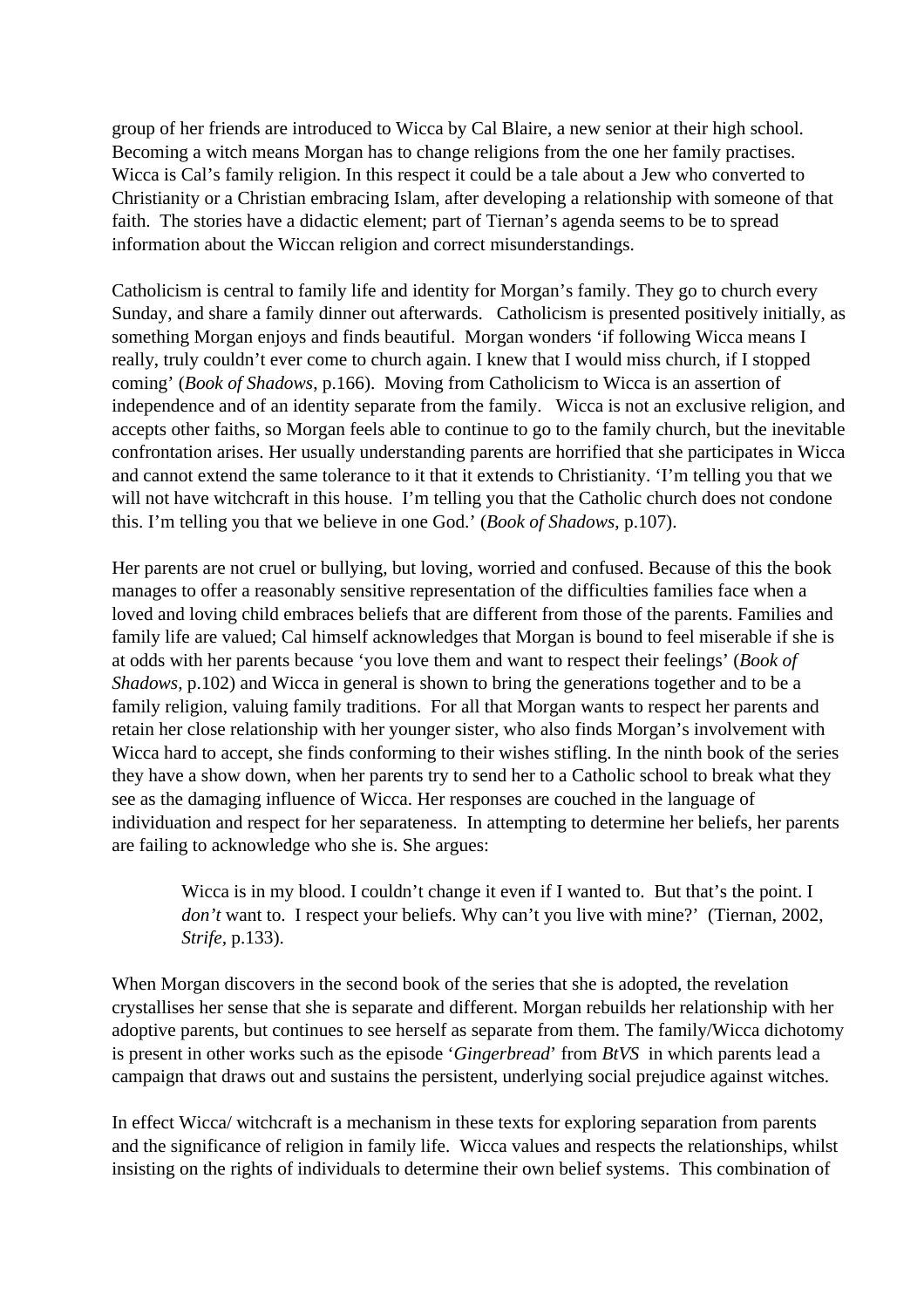respect for quite conventional values combined with a firm commitment to self determination can also be seen in the treatment of another central facet of religious practice – self discipline and religious study.

### **Learning and self discipline**

'The more you learn, the more you need to learn. …That's what life is. That's what Wicca is. … You thought you knew yourself, and then you found out one thing and then another thing. It changes the whole way you see yourself and others in relation to you.' (Tiernan, 2002, *Blood Witch*, p.127).

The *BTVS* series and the books of Tiernan and Bird assert the importance of hard work and self discipline. Witches are expected to learn through private study, regular practice, work with knowledgeable older people and regular participation in group circles. In the first book Cal embarrasses three friends who messed about during a ritual when he tells them, 'you're not invited to our next circle' … 'You didn't do it right' ( p.56). Morgan and her friends form a coven and are informed that commitment and regular attendance is important if the individual is to grow in their religion, just as it would be with any more conventional faith. The girls in Bird's series have weekly circles at the Magic shop. This counterbalances popular images of witches exercising power easily, changing the world by twitching their noses or waving a wand.

Older adults are educators and advisors in Wiccan communities. Bird's schoolgirls meet women from a local coven, who run the magic shop. They explain that Wicca is a religion, but are not evangelists; they discourage the girls from practising until they have had time to learn and think. They urge them to read a wide range of books to see what really interests them. This approach contrasts with that of the monotheistic religions, which focus on one sacred text, whilst sharing their requirement for study and self discipline and an emphasis on intergenerational learning and support. Morgan and her friends also meet older witches (David and Alyce), who act as a source of information and support, but again the emphasis is on the young person to initiate the encounter. Willow in *BtVS* learns from adults, especially librarian Rupert Giles, but her studies are primarily self-directed, or shared with same age partner, Tara, which leads to dangerous problems relating to self discipline and control. Eventually, she goes to England to work with an established coven.

An emphasis on extensive study also counterbalances glamorous images of witchcraft. Willow, Morgan, and Annie from the *Circle of Three* series, are studious high achievers. Willow (*BtVS*) undertakes intense research with books and the internet. Morgan's studies are as dry and demanding as any other form of scholarship. Even as a new witch, her studies are extensive if undirected:

I was working my way through about five Wiccan related books at one time, reading a bit each day. This one was … dry going sometimes. … only a determination to learn everything about everything Wiccan kept me going.' (Tiernan, 2002, *Dark Magic*, p.96).

As the quotation opening this section suggests, this learning effects profound, often disorienting, shifts in perception and demands sacrifices. Morgan forgoes sleep, leisure and family time. It is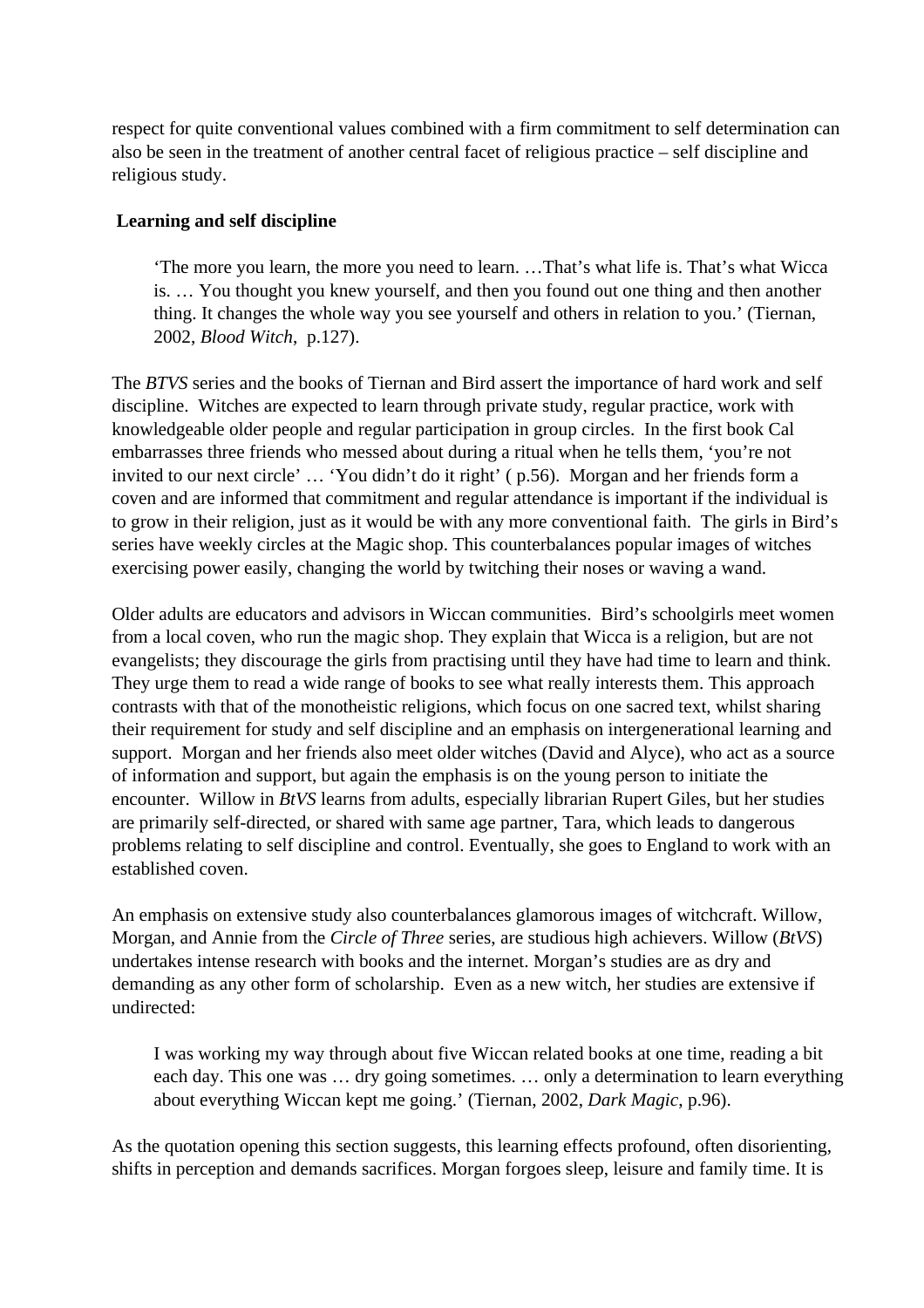indicative of the power attributed to study that her initial dispute with her parents focuses on the presence of Wiccan books in their home.

Tiernan's plot draws on the idea suggested by Murray and Gardner of the hereditary witch and introduces the notion of the 'blood witch'. Once Morgan discovers that she comes from a long line of 'blood witches' her study intensifies and is supported more directly by the Wiccan community. The witch, Hunter, outlines the vast amount of learning she has to acquire:

…you've got a hell of a lot of catching up to do. Most blood witches are initiated at age fourteen after studying for years. Witches need to know the history of Wicca and the Seven Great Clans; … herbalism; the basics of numerology …; the proper use of minerals, metals, and stones … . The full correspondences; reading auras; spells of protection, healing, binding and banishment. … . (Tiernan, 2002, *Awakening*, p.47).

Morgan's regular Wicca lessons interfere with her school studies. By this stage, she is not a schoolgirl exploring a religion, but a hereditary member of a religious minority. The idea of additional, demanding schooling to learn about that religion, is reminiscent of the practices of religious minorities in many communities, where children are given instruction to ensure that their culture and traditions are maintained in the face of a non-believing mainstream.

#### **Re-evaluating sexual moralities**

Young adult fiction often tackles issues of sex and, to a lesser extent, sexuality. The values conveyed may be liberal or they can be conservative and imply that girls in particular will be harmed if they are sexually active. I think it is fair to say that the three main Western religions, Christianity, Judaism and Islam, in spite of their differences, are similar in their promotion of the patriarchal family. All advocate a legal and spiritual union between one man and one woman, which, it could be argued, serves to protect male lineage by controlling female sexual activity. Their various branches oppose premarital sex and same sex relationships with differing degrees of intensity. The evangelical, more extreme versions of the religions, which frequently proselytise and attract young people, tend to be especially strict about sexual matters. Young people who are drawn to a religious/ spiritual way of life therefore, may find this goes hand in hand with a rigid code of sexual values, one which may make them feel guilty and sinful about their own sexual nature and assert some form of female subordination.

Wicca has its roots in fertility religions, and sees sex as a sacred activity. Its morality is almost a reversal of that of the monotheistic faiths, in that it sees the kinds of sexual coercion and repression that characterise a patriarchal morality as immoral, lacking in respect for the body. Wicca is critical of any form of sexual activity that appears to commodify or debase the human body and this generally includes compulsory heterosexuality or marriage based on ownership of the partner's body. Greenwood (2000) identifies divergent tendencies within Wicca – the emphasis on fertility in traditional forms of the craft has sometimes led to a rejection of same sex relationships, whereas feminist Wiccan traditions may celebrate lesbianism.

Tiernan's books chart Morgan's developing sexual awareness and link this closely with her religious development. From the beginning, the books show alternative sexualities in a positive light. The first chapter of the first book reveals Morgan's relaxed acceptance of her classmate's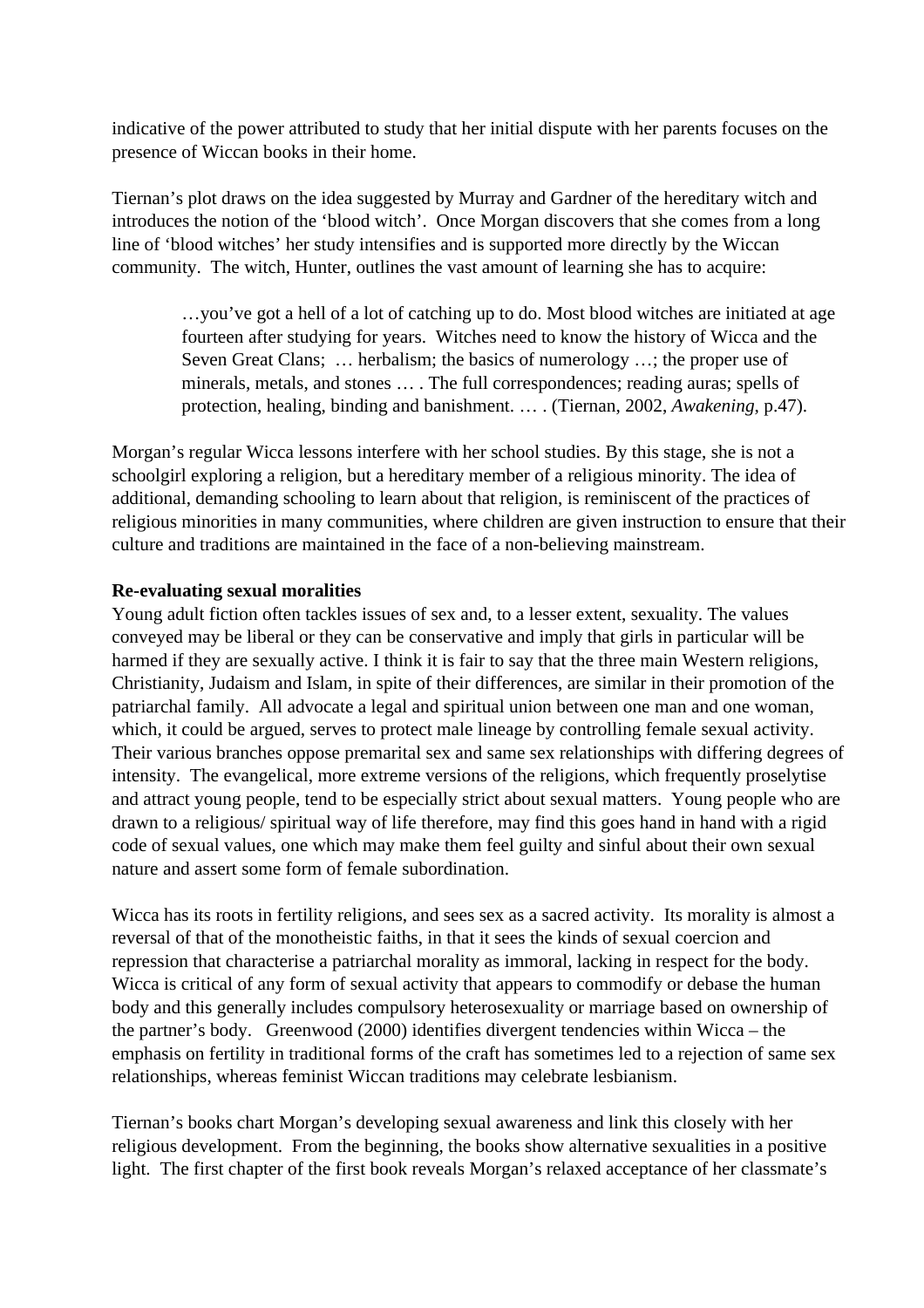homosexuality. In order to foreground issues of sexuality, Tiernan makes one of Morgan's most important relationships the one she has with her gay aunt, Eileen. The aunt's new partner is presented positively and their relationship is loving and loyal. Their relationship is accepted without question by Morgan's parents, but not by the entire family. The perspective we see and are meant to identify with, however, is that of the gay couple and their supporters. Wicca's opposition to sexual intolerance is shown symbolically when, in *Awakening*, Morgan blasts thugs who threaten the couple in their new home with 'witch fire'. Tiernan also presents the behaviour of the thugs as aberrant for the neighbourhood, reinforcing the idea that gay and lesbian couples are welcome and valued members of communities.

Morgan's parents and her friends' parents 'would have a cow' (Tiernan, 2002, *Blood Witch*, p.181) if they thought their children were having sex and have various rules to prevent this. On the other hand, the Wiccan parents are far more relaxed. Morgan learns that sex outside marriage is not wrong, but neither is it trivial. Cal summarises his mother's attitudes:

'In Wicca, making love doesn't have the same kind of stigma it does in other religions. It's seen as a celebration of love, of life – an acknowledgement of the God and Goddess' (Tiernan, ibid).

Neither the novel nor Wicca promote promiscuity however. Bakker, the boyfriend of Morgan's sister, is vilified for being too forceful in his sexual attentions. Morgan is intensely in love with Cal Blaire but does not have sex with him, because she does not feel sure that she wants to. The rightness of her decision is dramatically reinforced when it is revealed that both he and his mother have been trying to exploit and harm Morgan. Exploitation and coercion are the sins, not sex. This contributes to a subtle moral perspective with respect to sex – the idea that whether it is right or wrong depends on the meaning of the specific act at that time and in that context, not on a set of external absolutes. Indeed, it is part of the broader moral compass of the book, one which suggests to young people that they will have to make difficult moral judgements and that there are no rulebooks.

#### **Fantasy and Romance**

So far I have concentrated on those aspects of the 'Wicca' series that are distinctive in that they focus, unusually for teenage fiction, on developing a religious and spiritual identity. Two much more popular genres, romance and fantasy, also shape these books but are entwined with the theme of religious awakening. Tiernan's style incorporates some elements found in 'chicklit' and its teen manifestations, such as the work of Cathy Hopkins and Kathryn Lamb, but she employs a wider range of stylistic devices. Like them, she uses first person narrative, but introduces different voices, through 'Books of Shadows', witch diaries kept by other characters. These add new perspectives and, because the diary writers' identities are not immediately obvious, create reading challenges. She makes extensive use of dialogue, which includes some examples of the exclamatory style characteristic of the teen romance, and she focuses on descriptions of feelings and on emotional development. On the other hand, the stories include descriptions that attempt to create more substantial pictures of character and location than is usual in teen romance, the sentence structure tends to be more complex and she makes greater use of figurative language. This stylistic hybridisation corresponds with the way some fairly ambitious subject material is blended with more familiar aspects of popular teen fiction.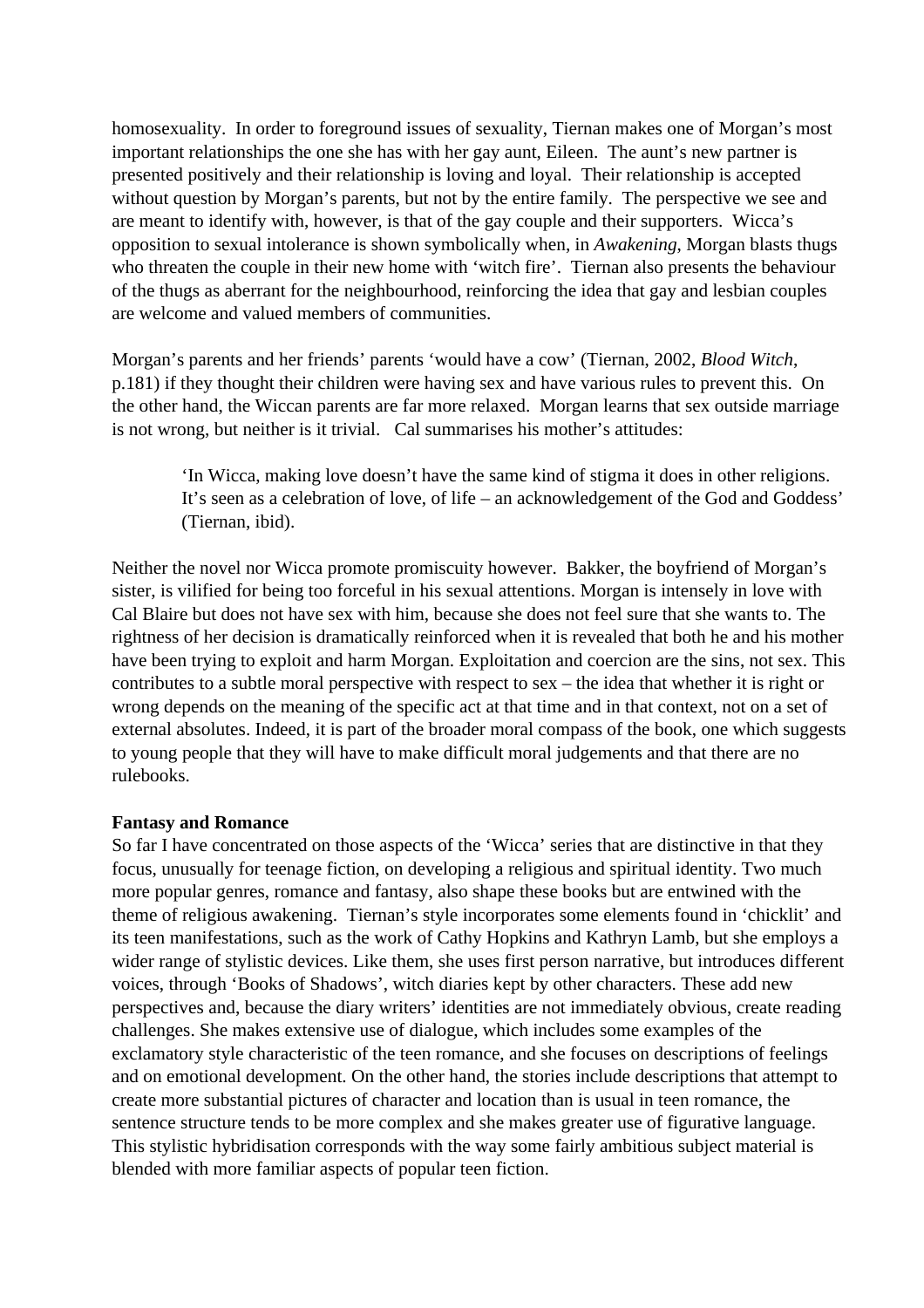Tiernan elaborates significantly on the idea of the 'blood witch', creating the idea of four witch 'clans'. In Tiernan's mythology, clans are found across the globe, living discreetly amidst nonwitch communities. They rear their children to practise Wicca and welcome non-blood witches. Morgan discovers that she has telepathic powers, can light fires with her mind, cast powerful and effective spells, heal the terminally ill, throw witchfire, see in the dark, scry into the present, past and future and shape shift. Thus, interwoven with the realistic story, is a fantasy about epic struggles with evil forces, that adds a powerful metaphorical dimension to reinforce the story of maturation, identity formation and spiritual development. Each element of Morgan's magical progress is linked to her spiritual and personal growth. For example, Morgan's biological father, a powerful witch who draws readily on dark magic to achieve his ambitions, tries to control her through a combination of threats, affection and demands for loyalty – classic patriarchal power plays. Eventually the threat is such that she holds him in a binding spell until he can be stripped of his powers. This symbolic act marks not only her independence, but her moral and spiritual maturation. Throughout she has been concerned about her own temptation to exploit her powers, to appeal to darker forces. In destroying her father's power, she casts aside that part of herself, resolutely refuses to use that side of her nature. Indeed, this dramatic demonstration would lend itself to an interpretation using feminist psychoanalysis.

 Tiernan's occult/fantasy novels contain many elements of classic romance formula. They have a standard romantic hero and heroine; plain, flat chested, boyfriendless Morgan meets stunningly dark, handsome older male with a mysterious past, Cal Blaire. Again, as is typical in the popular romance, he is desired by her friends but chooses Morgan, because he 'sees' her true inner beauty in a way no-one else ever has. What he 'sees' is her power as a witch and through this device the novel fuses the idea of validation through love and desire that characterises the romance, with the idea of validation through spiritual self-discovery. It is only because she has this new self, the witch, that she finds love. The stereotypical romance also has a 'rival', a more experienced and sophisticated female; this part is played by Morgan's best friend, Bree. The romance often uses the idea of the one and only – the soulmate, running against the grain of the contemporary notion of serial partners. The witches in Tiernan's books believe in the highly romantic idea of the 'mùirn beatha dàn' the one true love for whom each is destined.

The tales also employ a stock device found in what Joanne Russ (1973) called the 'modern gothic'. In the modern gothic the hero is suspected of trying to harm the heroine. This device is now commonly found in teen horror stories, such as Point Horror (Jarvis, 2001). Often such romances have two possible heroes, and the heroine (and usually the reader also) does not know which to trust. Tiernan's story plays with the reader as we watch Morgan's doubts about Cal grow, and her initial fears of his half brother, Hunter, subside. Cal tries to burn Morgan to death. It is difficult to escape the polysemic symbolism of this, with its strong connotations of witch persecutions. We know she can light fires with her mind and scries with fire and that she is a powerful but unlearned witch. We see she is overwhelmed by desire for Cal that clouds her judgement. She, a young woman, perhaps too young for the fiery intensity of this relationship, is almost burned to death by it, just as she, as a young and inexperienced witch, is almost burned to death because of the forces of jealousy and hunger for power that her ill controlled and fiery powers unleash in others. Yet, importantly, in the end she is rescued from this by her friends. Many traditional aspects of the romance are conservative, promoting the need for a boyfriend, showing non-romantic friendships as peripheral and female desire as dangerous. The *Wicca* series is more subtle. Friendships, family and the Wiccan community are central to well-being and in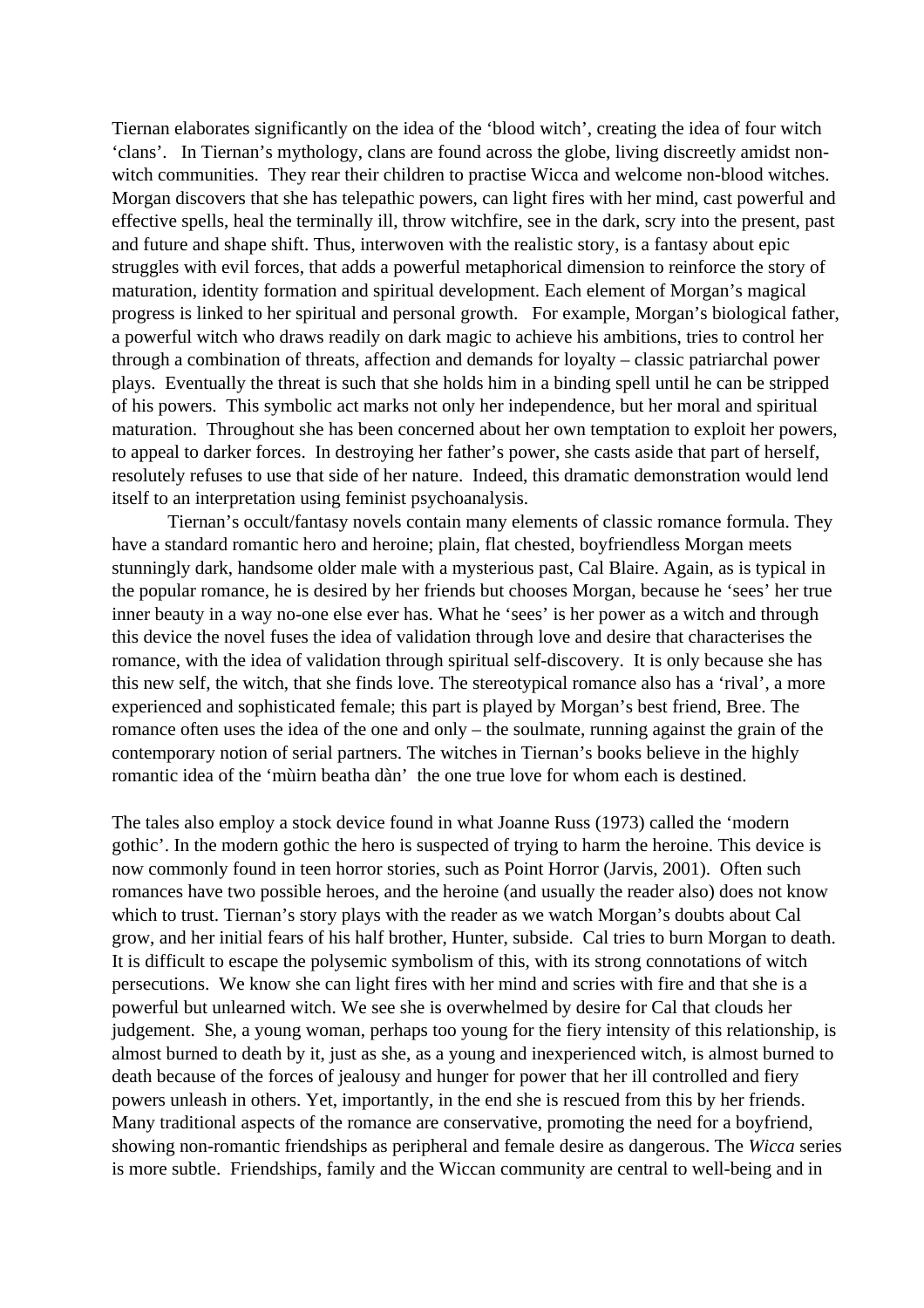spite of the mùirn beatha dàn concept, happiness is not located in one exclusive relationship. **Conclusion**

These texts offer girls the opportunity to undergo a fictional experience that takes religious and spiritual conversion and commitment seriously. Youth can be a time when religious feeling is particularly intense; the texts meet a need for religious experience and a connection with something greater than the self. The girls at the centre of the stories engage with a religion that challenges them. They feel empowered through a connection with an immanent pantheistic divinity; the experiences described are intense and life changing. In some respects this version of Wicca offers a counterbalance to youth culture; through their religion the girls are integrated with tradition, with ancient beliefs and with a community of older people who are not their guardians, just believers with more experience.

Moreover, the texts explore various moral and personal dilemmas within this spiritual framework, without imposing the rigid morality and intolerance about other religions, women and sexuality that characterises many religions. At the same time, they make it clear that the characters live in a moral universe, where they have to take responsibility for their actions. The religious community they join may not share the dualistic morality of the patriarchal monotheistic religions, but it demands equally high levels of moral commitment. The girls discover that its adherents are expected to be self disciplined and respectful of nature and each other. Whilst a sexual morality built around heterosexual marriage is not enforced, cruel and casual approaches to love and sex are equally derided. The Wiccan Rede 'Do what you will an it harm none' is shown to be difficult to live by, because the characters discover that there are few choices that have no harmful consequences for anyone. By recognising these challenges the books reflect the experiences of young people negotiating the moral complexities of contemporary life in which right and wrong are not always clear.

.